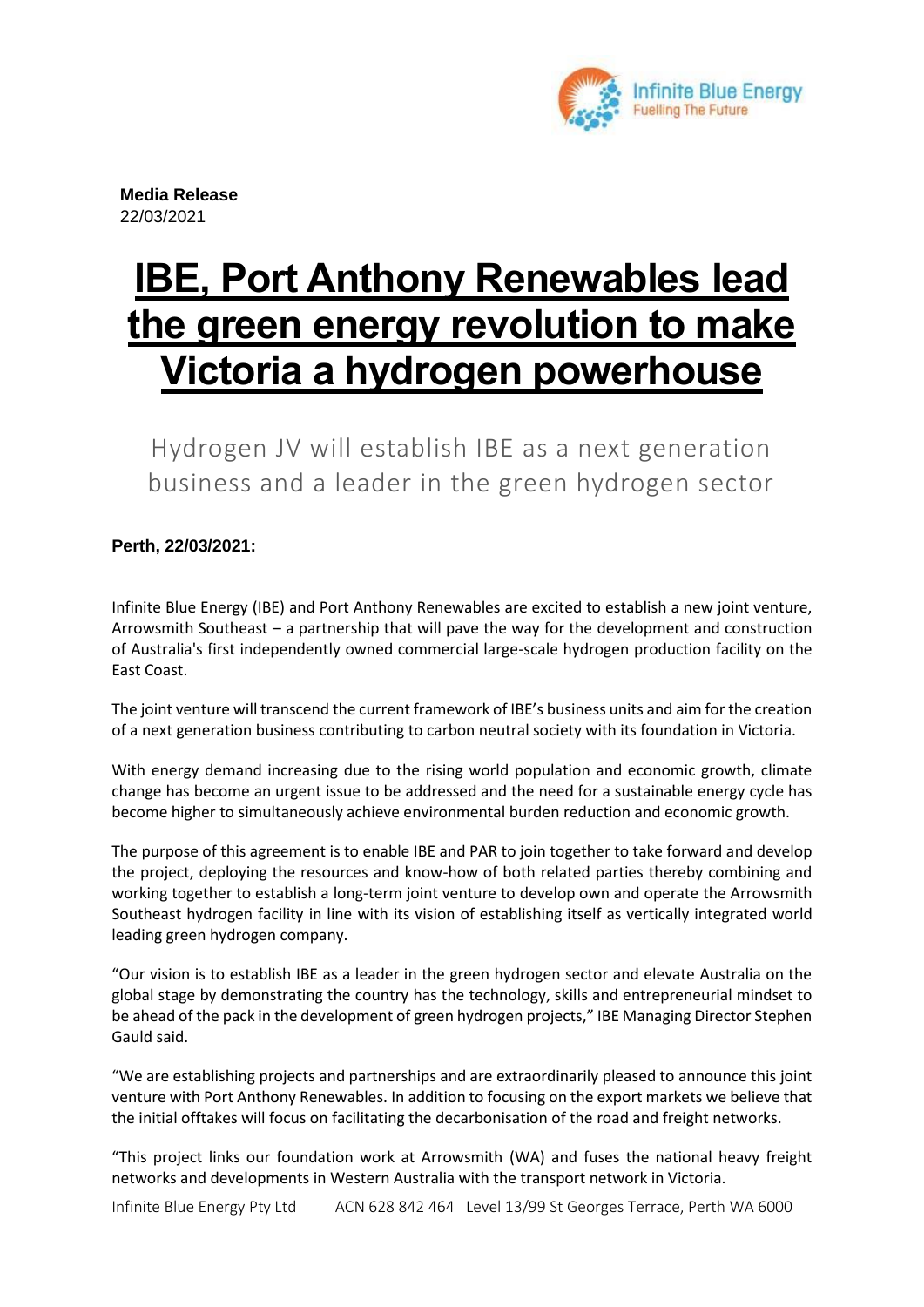

"We are excited to partner to facilitate and be at the forefront of the transformation to zero emissions economy and establish Australia on the world stage in demonstrating this capability and are pleased to partner with Port Anthony renewables."

Port Anthony Executive Director Ben Anthony said the Anthony group has for many years had its focus on providing positive regional economic and environmental outcomes.

"Steeped in heavy industry, the Port Anthony site and the immediate area has historically provided direct employment for many hundreds of people, and the result is a region boasting extensive wealth of knowledge, people with expertise and the fortitude to provide benefits to the state of Victoria and Australia as a whole – as they have proven to do so in the past.

"In terms of Port Anthony Renewable's hydrogen projects, the level of cohesion with Victoria's energy infrastructure planning is remarkable. As the production levels in Bass Strait have declined over the years, (and the offshore infrastructure has gotten even older) the traditional energy sector is entering into an extended period of planned decommissioning of the aging infrastructure associated with the south eastern oil and gas industry.

"Through this exciting partnership with IBE, the Arrowsmith Southeast project will be renowned as a global industry leading showcase – our hydrogen activities represent what is essentially a new age handover – from traditional high carbon industry to technologically advanced, decarbonised green sustainability. Whilst contributing to our collective energy security, it is also a breath of fresh air for regional employment, industry and the surrounding environment.

"As part of this handover, the region will continue to play its important role in supporting Victoria's needs whilst completely decarbonising existing activities that have long been a cornerstone of this region."

IBE's vision is to create a next generation business that will contribute to the carbon neutral society. The company looks forward to establishing sustainable energy and achieving decarbonisation.

The collective groups will strategically invest their management resources and expertise, including the partners' extensive networks led by their executive management teams, to ensure that the collective initiative will hold authority and align in the pursuit of state and federal strategies.

Hydrogen production in transport and energy decarbonisation will be the main focus in the short to medium term perspective.

IBE's next generation energy related businesses will consolidate by pulling a multilateral approach using both its internal and external expertise with the focus of business expansion in the following three fields of focus ensuring that the company unlocks the entire value chain:

1. Developing carbon free hydrogen for use in expanding power and energy services;

2. Decarbonisation of road and transport networks with a specific focus of heavy haulage and refuelling infrastructure; and

## 3. Export markets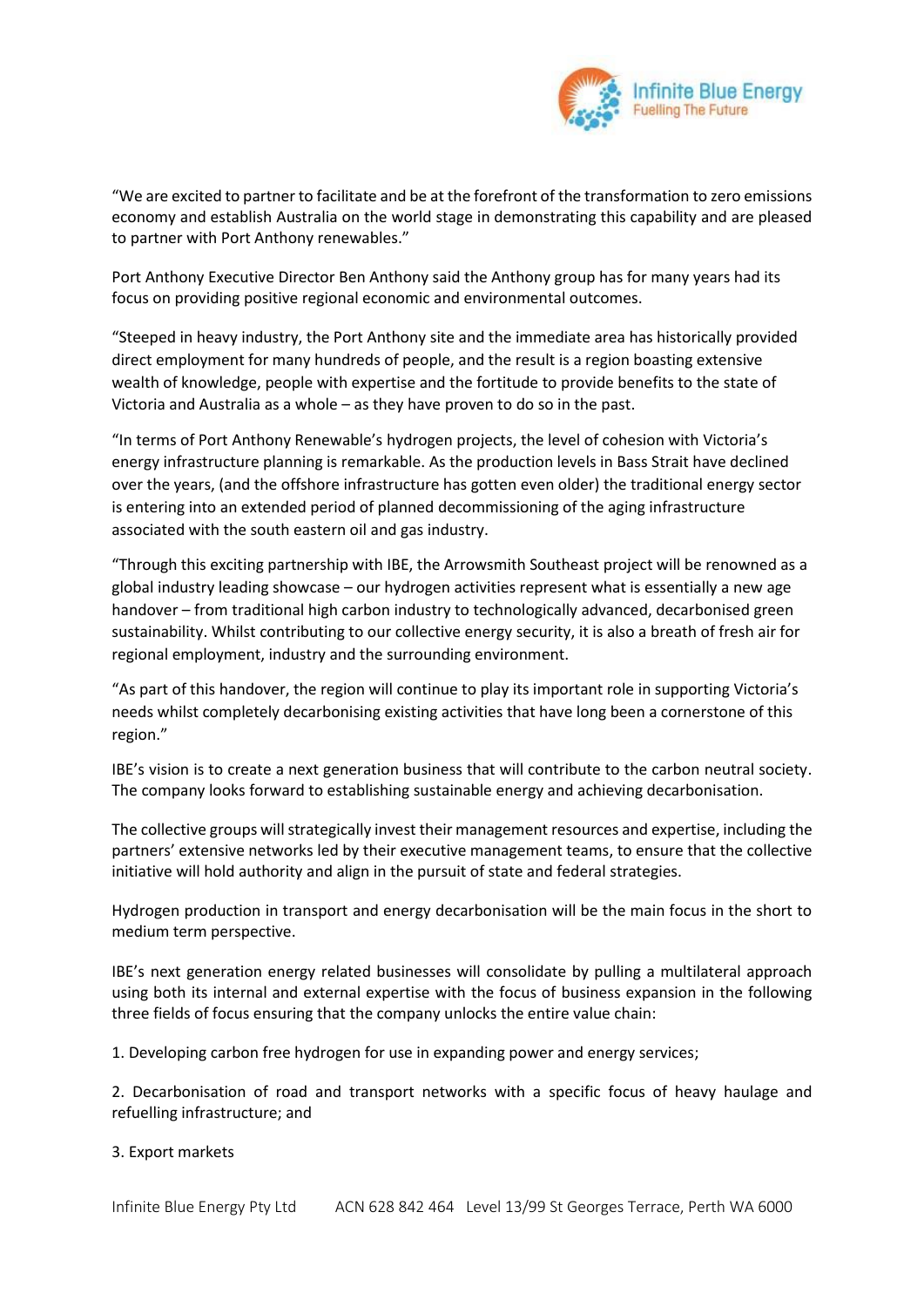

Our mission and goals are to be a pioneer of green hydrogen developments in the region, leveraging our domain expertise in developing renewable hydrogen projects that facilitate the transitioning of the Australian economy towards net zero emissions.

Our ethos engrained in our culture is to leverage our natural resources including water, solar and wind energy through alliances with proven technology partners, to deliver commercial scale projects that deliver renewable hydrogen to the evolving domestic and international markets.

Our uniqueness is in our ability to leverage our expertise to commercialise large scale green hydrogen production.

Infinite Blue Energy is a vertically integrated business, offering advisory, engineering and design, with a focus of developing projects that we build own and operate.

## **Victorian Government driving renewable hydrogen industry**

The Victorian Government has set out a blueprint for how it will drive the development of the thriving renewable hydrogen economy in the state.

The focus of the Victorian Renewable Hydrogen Industry Development Plan is on the creation of longterm jobs, export of renewable energy, driving innovation, building the state's skills and capacity in renewable hydrogen and reducing greenhouse gas emissions across the industrial, energy and transport sectors.

The Victorian Government's goal is to establish a thriving renewable hydrogen economy via a wellconnected hydrogen ecosystem with strong sector coupling links.

Victoria has all the right elements for establishing a renewable hydrogen economy – solar, wind, hydroelectricity, education, deep water port, initial hydrogen technology cluster, freight route and gas and electricity networks.

In Deloitte's most recent industry report, the firm estimates that the global market for hydrogen will grow at a CAGR of 5.8% to \$US180.2 billion by 2025, with about 45% of total forecasted production set to come from Asia Pacific, equating to 49.7 million tonnes of hydrogen.

Deloitte predicts the enormous growth could add up to \$26 billion to Australia's GDP and generate thousands of jobs by 2050.